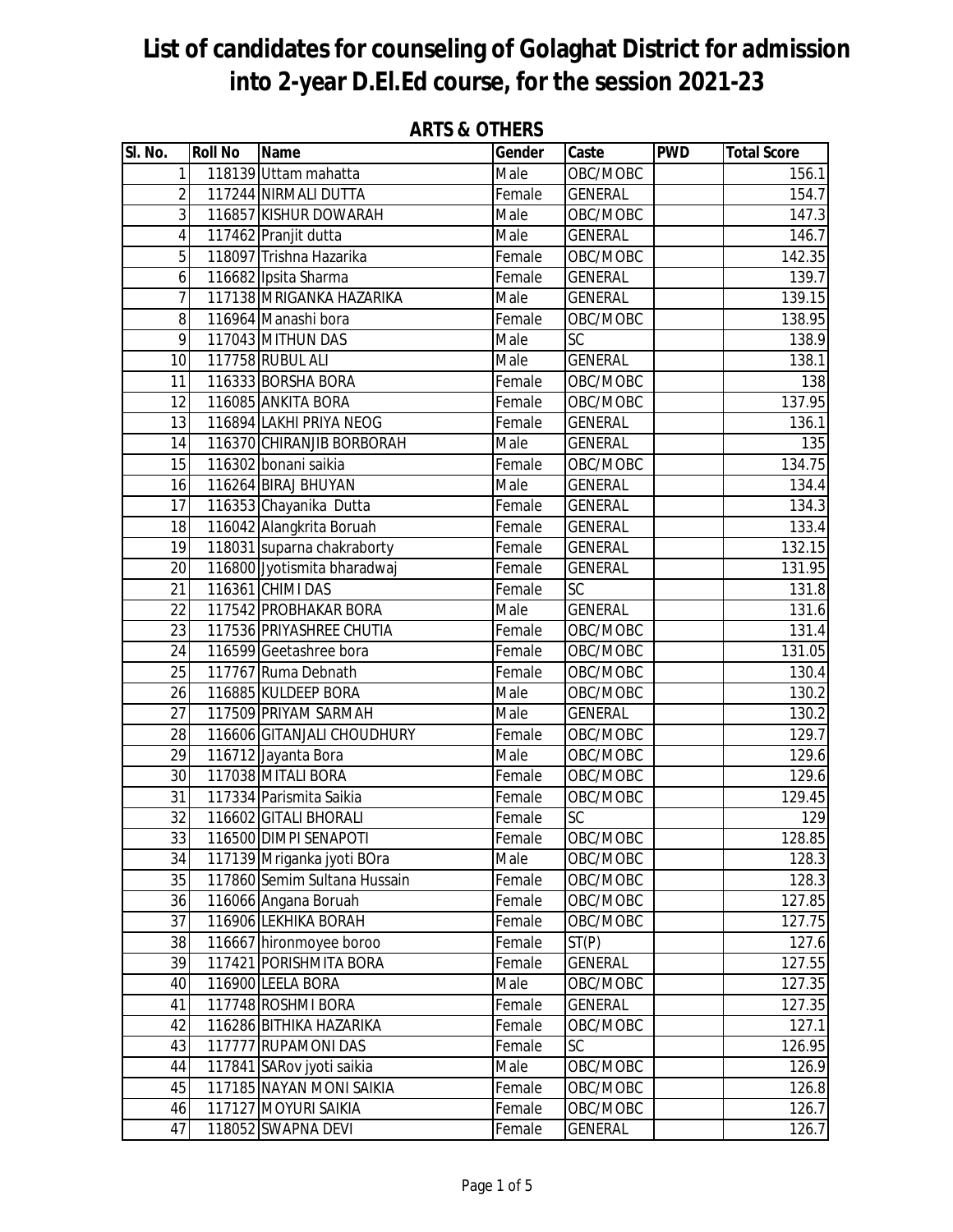| SI. No.  | <b>Roll No</b> | <b>Name</b>                                  | Gender         | Caste                      | <b>PWD</b> | <b>Total Score</b> |
|----------|----------------|----------------------------------------------|----------------|----------------------------|------------|--------------------|
| 48       |                | 116250 Biki kakoti                           | Female         | OBC/MOBC                   |            | 126.65             |
| 49       |                | 116496 Dimpi Dutta                           | Female         | <b>GENERAL</b>             |            | 126.5              |
| 50       |                | 116130 ARCHITA BORUAH                        | Female         | <b>GENERAL</b>             |            | 126.35             |
| 51       |                | 116123 ARCHANA BORAH                         | Female         | <b>GENERAL</b>             |            | 126.17             |
| 52       |                | 117280 PALKIMONI GAYON                       | Female         | OBC/MOBC                   |            | 126.1              |
| 53       |                | 117331 Parismita Hazarika                    | Female         | <b>GENERAL</b>             |            | 126.05             |
| 54       |                | 117429 PORISMITA BORA                        | Female         | <b>GENERAL</b>             |            | 125.85             |
| 55       |                | 116505 DIMPY SONOWAL                         | Female         | ST(P)                      |            | 125.4              |
| 56       |                | 116993 MD YAHYA                              | Male           | <b>GENERAL</b>             |            | 125.25             |
| 57       |                | 116986 Mayasri Saikia                        | Female         | OBC/MOBC                   |            | 124.8              |
| 58       |                | 118122 Ujjal jyoti bora                      | Male           | <b>GENERAL</b>             |            | 124.75             |
| 59       |                | 118053 SWAPNA DUTTA                          | Female         | <b>GENERAL</b>             |            | 124.4              |
| 60       |                | 117049 MOHINI DEVI                           | Female         | <b>GENERAL</b>             |            | 124.15             |
| 61       |                | 117826 SANJIWANI HAZARIKA                    | Female         | OBC/MOBC                   |            | 124.05             |
| 62       |                | 117827 SANJOY HAZARIKA                       | Male           | $\overline{SC}$            |            | 123.95             |
| 63       |                | 117137 MRIDUSMITA KALITA                     | Female         | <b>GENERAL</b>             |            | 123.9              |
| 64       |                | 117176 NANDITA BISWAS                        | Female         | SC                         |            | 123.7              |
| 65       |                | 116293 Bitupon Loying                        | Male           | ST(P)                      |            | 123.45             |
| 66       |                | 117423 PORISHMITA HAZARIKA                   | Female         | <b>GENERAL</b>             |            | 123.35             |
| 67       |                | 117739 ROKTIM BORAH                          | Male           | $\overline{ST}(P)$         |            | 123.35             |
| 68       |                | 116014 ADITYA BORA                           | Male           | OBC/MOBC                   |            | 123.3              |
| 69       |                | 117839 Saranga jyoti dutta                   | Male           | OBC/MOBC                   |            | 123.15             |
| 70       |                | 117190 NAYANJYOTI CHETIA                     | Male           | OBC/MOBC                   |            | 123.1              |
| 71       |                | 117256 Nitumoni Bora                         | Female         | <b>GENERAL</b>             |            | 122.95             |
| 72       |                | 117584 PULAKESH KURMI                        | Male           | OBC/MOBC                   |            | 122.85             |
| 73       |                | 116158 ASIFA BEGUM                           | Female         | OBC/MOBC                   |            | 122.8              |
| 74<br>75 |                | 117182 NAVAMI SAIKIA                         | Female<br>Male | <b>GENERAL</b><br>OBC/MOBC |            | 122.5<br>122.3     |
| 76       |                | 116015 Aditya bora<br>116226 Bidyut boruah   | Male           |                            |            | 122.2              |
| 77       |                |                                              | Female         | <b>GENERAL</b><br>SC       |            | 122.1              |
| 78       |                | 116343 Bulty Das<br>117502 PRIYAKHI HAZARIKA | Female         | <b>GENERAL</b>             |            | 122.1              |
| 79       |                | 117872 SHIKHAMONI DAS                        | Female         | SC                         |            | 122.1              |
| 80       |                | 116488 DIKSHITA KASHYOP                      | Female         | GENERAL                    | Yes        | 122.05             |
| 81       |                | 116367 Chimpi Saikia                         | Female         | OBC/MOBC                   |            | 121.8              |
| 82       |                | 116497 DIMPI DUWARIA                         | Female         | <b>GENERAL</b>             |            | 121.8              |
| 83       |                | 116612 GITASHREE HAZARIKA                    | Female         | <b>GENERAL</b>             |            | 121.6              |
| 84       |                | 117406 popymoni gogoi                        | Female         | OBC/MOBC                   |            | 121.55             |
| 85       |                | 116868 KOUSHIK HAZARIKA                      | Male           | OBC/MOBC                   |            | 121.35             |
| 86       |                | 118069 Tarali boruah                         | Female         | OBC/MOBC                   |            | 121.35             |
| 87       |                | 116324 bornali borpatra gohain               | Female         | OBC/MOBC                   |            | 121.3              |
| 88       |                | 116449 DHARITRI BORA                         | Female         | OBC/MOBC                   |            | 121.2              |
| 89       |                | 116076 Anita Sahu                            | Female         | OBC/MOBC                   |            | 121.1              |
| 90       |                | 117661 RASHMIREKHA DUTTA                     | Female         | OBC/MOBC                   |            | 121.1              |
| 91       |                | 117047 Modhusmita Gogoi                      | Female         | OBC/MOBC                   |            | 120.95             |
| 92       |                | 117093 MONISHA BARUKIAL                      | Female         | OBC/MOBC                   |            | 120.6              |
| 93       |                | 117115 MOUCHUMI BORA                         | Female         | OBC/MOBC                   |            | 120.45             |
| 94       |                | 116942 MADHUJYA PROTIM BORA                  | Male           | OBC/MOBC                   |            | 120.25             |
| 95       |                | 117403 POPY HANDIQUE                         | Female         | OBC/MOBC                   |            | 120.15             |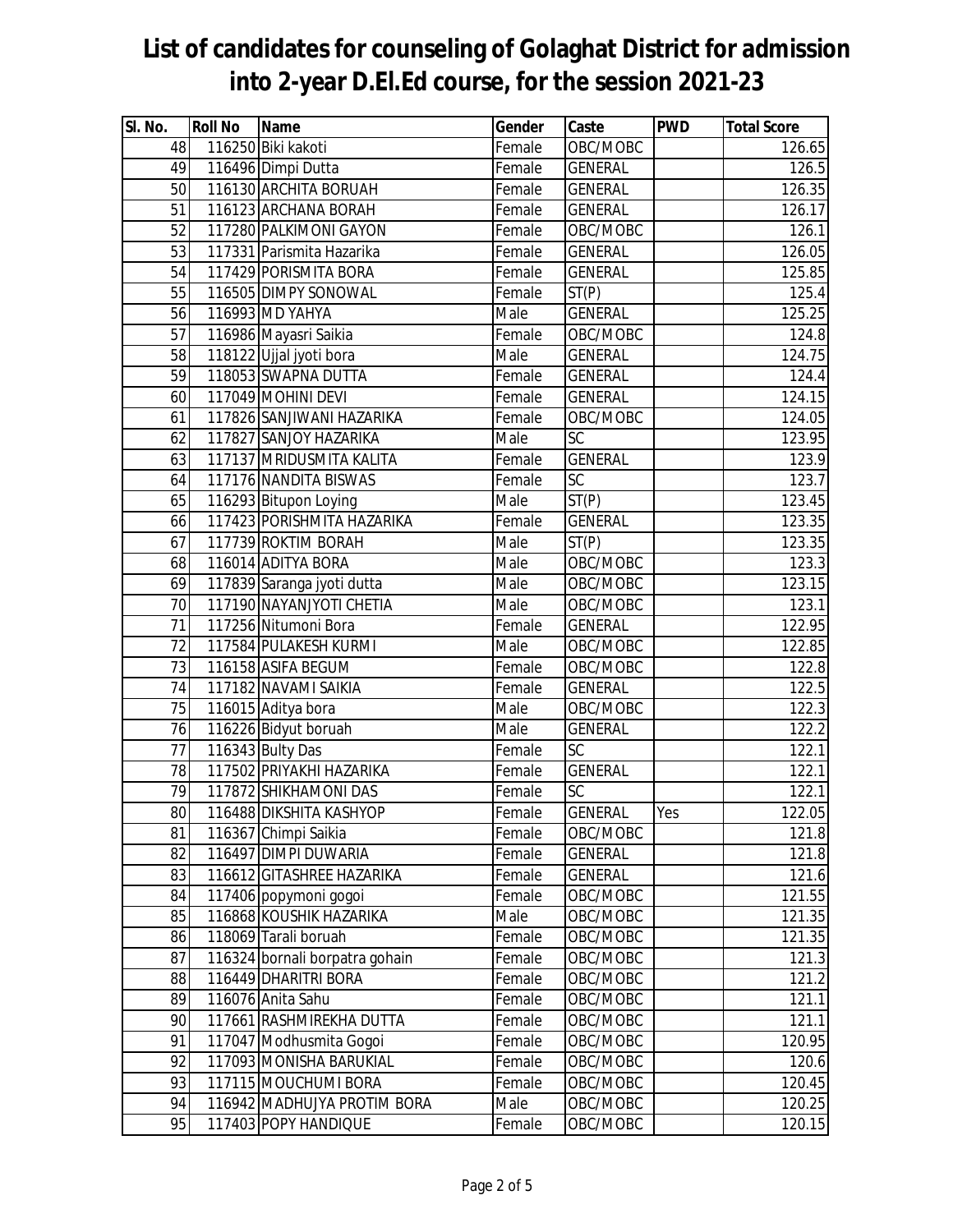#### **into 2-year D.El.Ed course, for the session 2021-23 Sl. No. Roll No Name Gender Caste PWD Total Score** 96 116102 ANTARIKSHA BORUAH Female OBC/MOBC 116102 119.85 97 117842 Sarula tanti 1985 Shemale Remale Record COBC/MOBC 119.85 98 116668 HRIDAYA SAIKIA Female OBC/MOBC 119.8 99 116471 DIBAKOR SAIKIA MALE NA MALE NOBC/MOBC NUMBER 199.5 100 117220 Nikita Chutia Female OBC/MOBC 119.45 101 116322 BORNALI BORAH Female OBC/MOBC 119.4 102 117463 Pransurika bora Female OBC/MOBC 119.1 103 117120 MOUSUMI GOHAIN Female OBC/MOBC 118.85 104 117327 Parishmita saikia Female OBC/MOBC | 118.8 105 116926 LUCHANA BORA Female OBC/MOBC 116926 118.25 106 117658 Rashmi Rekha Gogoi **Female OBC/MOBC** 117.6 117.9 107 117878 SHILPISIKHA HAZARIKA Female OBC/MOBC 117.8 108 116544 DIPSIKHA DUARAH Female OBC/MOBC | 116544 DIPSIKHA DUARAH 109 118059 SWAPNALI NEOG Female OBC/MOBC 117.6 110 116610 GITASHREE GOGOI THE RESERVING RESERVING TO RESERVE THE RESERVE TO A 117.45 111 116775 Jupitora Dhekial Phukan Female OBC/MOBC 117.45 112 117080 mondita bora 117.25 Female OBC/MOBC 117.25 113 117079 MONDIRA SAIKIA Female OBC/MOBC 117.1 114 117574 PUJA GOHAIN Female OBC/MOBC 117.1 115 117015 MISS DAISY GOGOI Female OBC/MOBC 117015 117.05 116 117737 ROHIT BORA Male OBC/MOBC 116.9 117 117711 RITAMONI PHUKAN Female OBC/MOBC 116.85 118 118083 TOPON SAIKIA MALE NAIE OBC/MOBC | 116.85 119 116318 Bontina gogoi **Female OBC/MOBC** 116.8 120 116803 JYOTSNA SAIKIA Female OBC/MOBC 116.65 121 116601 geetashri tamuly Temale OBC/MOBC | 116.45 122 116040 AKASHJYOTI BHUYAN Male OBC/MOBC 116.35 123 116451 DHARITRI BORAH Female OBC/MOBC 116451 DHARITRI BORAH 124 116043 ALEE SAIKIA Female OBC/MOBC 115.95 125 117293 PALLOBI SENAPOTI Female OBC/MOBC | 117293 PALLOBI SENAPOTI 126 117276 Padum Loing Male ST(P) 120.75 127 116268 BIRONJAN LOYING Male ST(P) 119.5 128 116827 KAMAL SONOWAL Male ST(P) 119.35 129 116686 IVY SONOWAL Female ST(P) 117.9 130 117021 MISS JOYSHREE THENGAL Female ST(P) 117.4 131 117982 SUDARSON BASUMATARY Male ST(P) 113.6 132 116374 chitralekha doley Female ST(P) | 113.2 133 118030 SUNMONI LOYING Female ST(P) | 112.65 134 116581 gargie patgiri Female ST(P) 111.8 135 116152 Ashamoni loing Female ST(P) | 111.65 136 116182 BARNALI BASUMATARY Female ST(P) | 110.95 137 117959 Sontush daw Male ST(P) 109.95 138 116241 Bikash Bori Male ST(P) 109.65

# **List of candidates for counseling of Golaghat District for admission**

139 116405 DEBASHREE THENGAL Female ST(P) | 109.5 140 117350 Parthajyoti Pegu Male ST(P) 109.15 141 117775 Rupali Shyam Female ST(H) 85 142 116780 JUSHNA TERANGPI Female ST(H) 81.9 143 118072 Thihom thowmung Female ST(H) | 79.6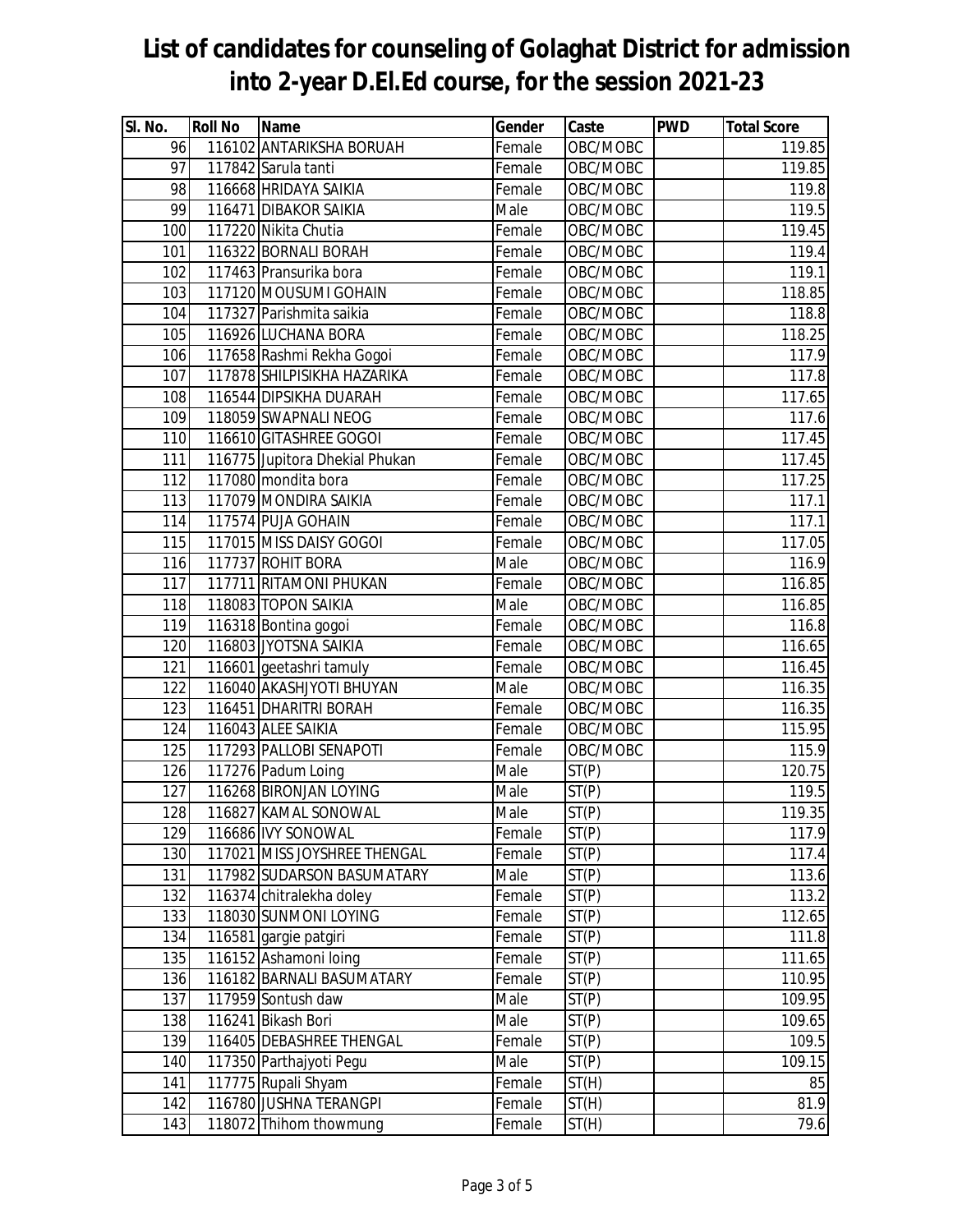| SI. No. | <b>Roll No</b> | <b>Name</b>              | Gender | Caste          | <b>PWD</b> | <b>Total Score</b> |
|---------|----------------|--------------------------|--------|----------------|------------|--------------------|
| 144     |                | 117300 PAPU DAS          | Male   | <b>SC</b>      |            | 120.5              |
| 145     |                | 116882 KRISTI MOOI DAS   | Female | SC             |            | 118.8              |
| 146     |                | 117307 Parash moni das   | Male   | <b>SC</b>      |            | 117.9              |
| 147     |                | 117304 PARAMANANDA DAS   | Male   | SC             |            | 116.85             |
| 148     |                | 117852 SAYANIKA DAS      | Female | <b>SC</b>      |            | 115.4              |
| 149     |                | 117479 PREETI das        | Female | SC             |            | 114.2              |
| 150     |                | 117102 Monjit das        | Male   | <b>SC</b>      |            | 113.4              |
| 151     |                | 117873 SHIKHAMONI DAS    | Female | <b>SC</b>      |            | 113.25             |
| 152     |                | 117782 RUPSHREE DAS      | Female | SC             |            | 112.7              |
| 153     |                | 117718 Ritumoni hazarika | Female | <b>SC</b>      |            | 112.2              |
| 154     |                | 116638 HEMONTA BORA      | Male   | <b>GENERAL</b> | Yes        | 80.9               |
| 155     |                | 117289 Pallabi pegu      | Female | ST(P)          | Yes        | 78.65              |
| 156     |                | 116630 Hanif loying      | Male   | ST(P)          | Yes        | 68.95              |
| 157     |                | 116387 DAMBARU DAIMARY   | Male   | ST(P)          | Yes        | 62.37              |

### **SCIENCE**

| $\mathbf{1}$   | 116218 bibek mohan sarmah     | Male   | <b>GENERAL</b> | 149.7  |
|----------------|-------------------------------|--------|----------------|--------|
| $\overline{2}$ | 117485 PRITAM BORAH           | Male   | <b>GENERAL</b> | 148    |
| 3              | 117667 RIAJUL HOQUE           | Male   | <b>GENERAL</b> | 139.95 |
| $\overline{4}$ | 116591 Gautom Saikia          | Male   | OBC/MOBC       | 139.9  |
| 5              | 116094 Ankur Jyoti Borah      | Male   | <b>GENERAL</b> | 138.2  |
| 6              | 116136 Arindom gogoi          | Male   | OBC/MOBC       | 137.5  |
| $\overline{7}$ | 116446 Dharani bora           | Male   | OBC/MOBC       | 137.05 |
| 8              | 117903 SIMANTA GOGOI          | Male   | OBC/MOBC       | 136.65 |
| 9              | 117639 RAKTIM HAZARIKA        | Male   | OBC/MOBC       | 134.55 |
| 10             | 117867 SHATABDI BARUAH        | Female | <b>GENERAL</b> | 132.65 |
| 11             | 118123 Ujjwal Chutia          | Male   | OBC/MOBC       | 132.3  |
| 12             | 117863 Shabreen khanam        | Female | <b>GENERAL</b> | 131.85 |
| 13             | 116672 Ikbal Hassan           | Male   | <b>GENERAL</b> | 131.15 |
| 14             | 118113 TULU MONI GOGOI        | Female | OBC/MOBC       | 130.05 |
| 15             | 116970 MANJIT HAZARIKA        | Male   | <b>SC</b>      | 129.5  |
| 16             | 117420 PORISHMITA BORA        | Female | OBC/MOBC       | 128.75 |
| 17             | 116407 Debasish dutta         | Male   | <b>GENERAL</b> | 128.65 |
| 18             | 116375 CHITRALUSON SARMAH     | Male   | <b>GENERAL</b> | 128.05 |
| 19             | 117239 Niren chutia           | Male   | OBC/MOBC       | 128.05 |
| 20             | 116736 JINTU KOIRI            | Male   | OBC/MOBC       | 127.9  |
| 21             | 116718 JAYASMITA DEKA         | Female | <b>GENERAL</b> | 127.6  |
| 22             | 118140 WAHID HUSSAIN          | Male   | <b>GENERAL</b> | 127.6  |
| 23             | 117398 POOJA SIKDAR           | Female | <b>GENERAL</b> | 126.85 |
| 24             | 116254 Biman Saikia           | Male   | OBC/MOBC       | 126.65 |
| 25             | 116483 DIBYAJYOTI SAIKIA      | Male   | OBC/MOBC       | 126    |
| 26             | 116024 AISHWARYA RANI BHORALI | Female | OBC/MOBC       | 125.5  |
| 27             | 116000 Abhijit borah          | Male   | <b>GENERAL</b> | 125.3  |
| 28             | 116722 JESMIN SULTANA         | Female | <b>GENERAL</b> | 124.85 |
| 29             | 116904 Lekhashri bora         | Female | OBC/MOBC       | 123.75 |
| 30             | 116611 GITASHREE GOGOI        | Female | OBC/MOBC       | 123.15 |
| 31             | 117288 Pallabi Konwar         | Female | OBC/MOBC       | 122.8  |
| 32             | 116507 Dinesh Chutia          | Male   | OBC/MOBC       | 121.45 |